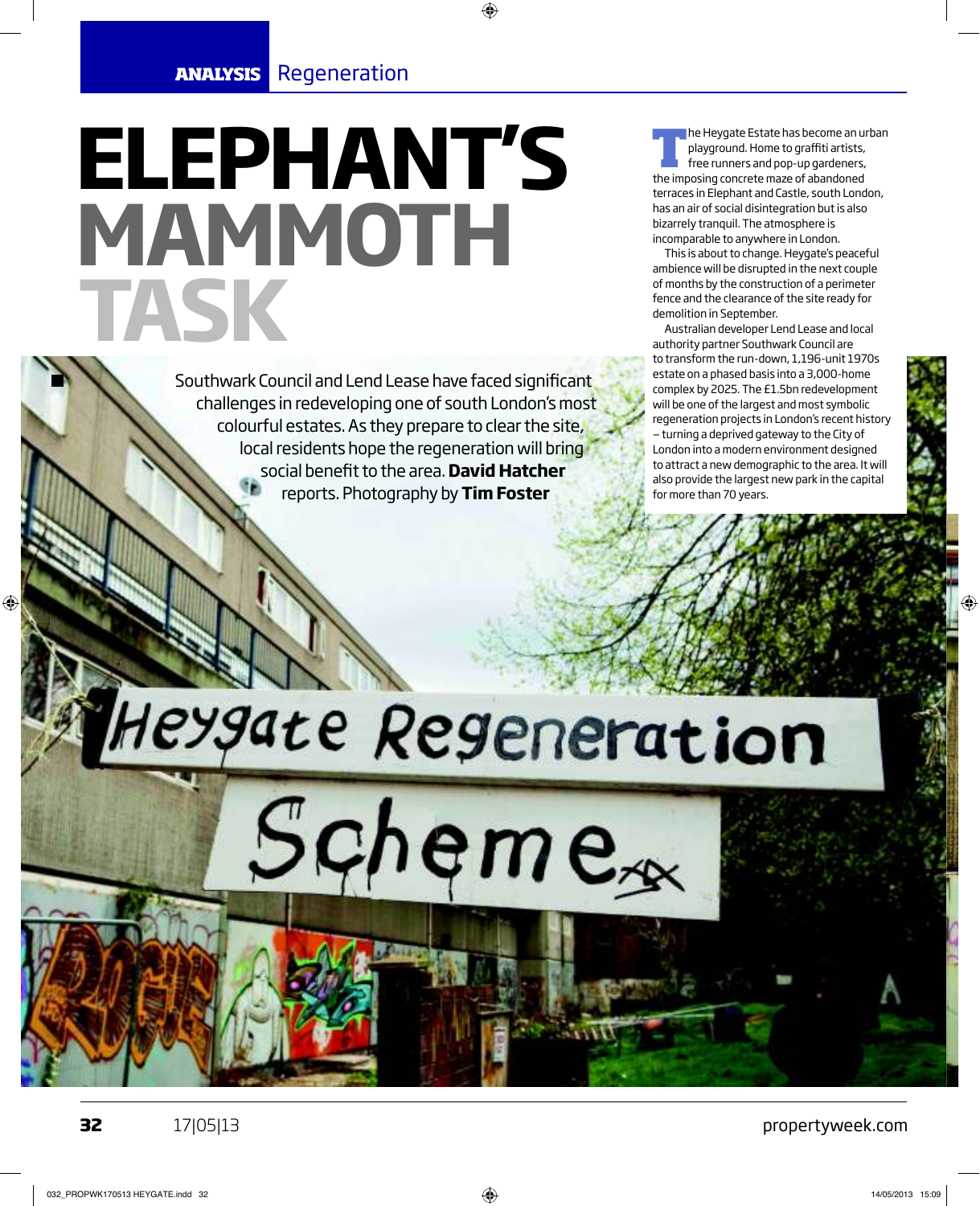But as with every large regeneration scheme, it has proved impossible to please everyone. Residents began to be rehoused as early as 2004 but one final leaseholder is still in occupation and is battling to prevent the redevelopment. A subsequent judicial review of the council's decision to enforce a compulsory purchase order (CPO) of the site, which concluded in March, is to be determined by the secretary of state in July.

The scheme's detractors say former tenants were not consulted with properly and have been forced out of the area, and that it will become gentrified and exclusive. Those helping to implement the project say communications with local stakeholders have been long and detailed, that suitable accommodation has been found for those that have moved out, and that affordable housing and cheap business space will maintain the area's cosmopolitan feel.

The development will affect a huge number of people, which poses enormous challenges for Lend Lease but also offers great potential for social benefit and financial reward. Rehousing or removing local residents is the definitive example of how the property industry impacts on the life of the man on the street — for good or bad.

♠

*Property Week* talks to former residents, graffiti artists, local businesses, developers and politicians, to find out whether the Heygate's impending metamorphosis could be a blueprint for other developers as they respond to the capital's increasingly challenging housing and community needs.

#### **Fight or flight**

"It is a wearing and stressful battle to fight. It is a process of attrition and most people just get worn down and settle. If you are a leaseholder you are in a very bad position, as the likelihood is that in London you are not going to get the compensation you need to buy a property to stay in the area you are in."

Jerry Flynn is a former resident of the Heygate and a spokesman for Elephant Amenity Network, a 150-strong group opposed to the manner in which Lend Lease and the council have approached the redevelopment. It campaigns for open masterplanning — whereby the local community has a democratic and active involvement in plans benefits for all from the scheme, and "housing that really is affordable".

Flynn gave evidence at the judicial review on behalf of the three remaining leaseholders that are subject to the CPO, only one of whom is still in occupation, and declined to be interviewed by *Property Week*. The Heygate was home to the Flynn family from the 1980s to 2007, when they had to move because of the redevelopment.

Regeneration **ANALYSIS**

He claims that there was no special treatment given to existing residents in terms of their rehousing priority, that only historic council property was offered as an alternative and that families were given just six months to find a new home, after which time notices to seek possession were issued. At the judicial review Flynn argued that during the "stressful and pressurised process", the council had been poor at interacting with residents and that few of them would be allowed to return to the Heygate.

"[The council and Lend Lease] were presenting evidence that said everyone was happy with the rehousing process and that they could replace all the affordable houses, which I don't believe they are able to do. Only a handful will be able to move back into the Heygate," he says.

This view is echoed by Terry Redpath, a resident of the Heygate from 1974 to 2008, whose



propertyweek.com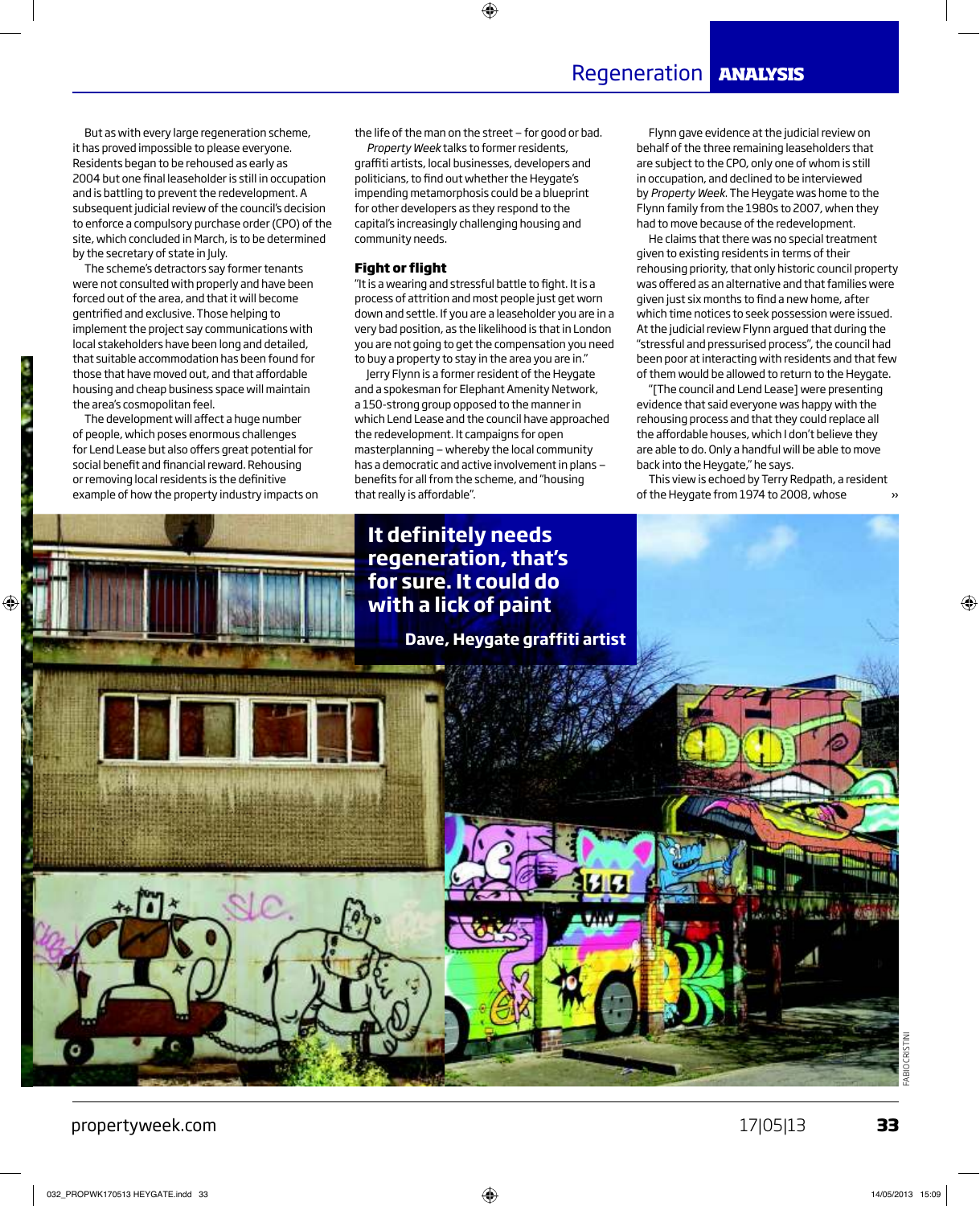family had lived in the area for a century. He says he was forced to move out of London as a result of the process. «

"If [the council] had offered a sensible buyback offer, they would not have had to go down the CPO route," he asserts. "Leaseholders were isolated and were picked off one by one. Most ended up frustrated and stressed out.

"I could no longer afford to stay in the area and, in the end, the offer I was made plus £45,000 of life savings bought me a terraced property 15 miles out of London. I have, I feel, given up my home to accommodate the building of homes for overseas investors."

This is rejected by the council and Lend Lease, which maintain that the residents who were moved out between 2004 and 2011, when the last swathe exited, were given better accommodation and that suitable provisions are being made within the new development to house people with a variety of incomes and backgrounds.

"The idea that there hasn't been proper consultation is absolutely ridiculous," says Jon Abbott, project director for the council, who has worked on regenerating the area since 1999.

"Right from the beginning we have been involved with the tenants and residents' association …

# **There is a huge silent majority of people that have been moved out of the Heygate that are happy in their new homes**

◈

#### **Fiona Colley, Southwark Council**

One-to-one, face-to-face meetings were had with residents, and [there was] a dedicated group of housing officers talking about and sorting out their individual housing requirements."

The popularity of the borough as a place to live and therefore to develop means there has been a large provision of new affordable housing units in recent years — 600 were developed in Southwark in the 2012/13 financial year.

"People that have been moved out of the Heygate are enjoying their new homes," says Fiona Colley, cabinet member for regeneration and corporate strategy at Southwark Council.

"A lot of them are in brand-new housing association homes built in recent years within the borough. I come across people that used to live in the Heygate when I visit local residents and, when I ask them whether they prefer their new homes, they just laugh at me for asking the question there is a huge silent majority that are extremely happy in their new homes."

The first homes at the new Elephant and Castle scheme will be in a building called Trafalgar Place, which will be completed in mid-2015. They were put on sale last month at prices starting at £310,000 for a one-bedroom flat. Across the



♦

whole scheme, 25% of the units will be affordable housing or social rented.

Much to the frustration of the Elephant Amenity Network, this is 10% below Southwark Council's affordable housing policy. But the compromise has been made because of economic viability — the council and developer agree that, without such flexibility, there may not have been any regeneration at all.

"In a deal we signed in 2010 we committed to 25% affordable housing and we have honoured that," says Rob Deck, project director at Lend Lease. "Some viability studies have shown that we should have actually delivered lower than that because of the economy, but we have stuck to it and it will give a good balance of tenures across the scheme."

The Heygate is in Elephant and Castle, close to the City and the West End and, given the housing shortage in the capital, demand for the new units is expected to be strong.

 "With the largest new park in central London at the heart of the estate's regeneration, as it approaches completion, one only needs to consider what has happened in similar fringe zone 1 locations that are being transformed — such as King's Cross to see the potential for value growth," says Samuel Blake, director of development consulting at BNP Paribas Real Estate, who advises the council and lives locally.

#### **Meanwhile style**

Although the area is expected to thrive once development is completed, there will be no new residents living in the scheme for at least another two years. By the 2015 completion date it will be more than a decade since the first residents moved out, and the lack of activity at the site has irked some local people.



"It's pretty sad to see a whole community displaced like that," says Tim, who repairs bikes at 56a Infoshop, "a radical social centre and bookshop" on nearby Crampton Street. "I mean, how many years has it been now? It shouldn't be left like that. They need to make sure the whole thing is social housing to let the people who were there before go back there."

Southwark Council tendered for a developer for the project back in 1999, but preferred developer Godfrey Bradman's Southwark Land Regeneration failed to reach a final agreement with the council and the deal collapsed in 2002. Lend Lease was then chosen as a new preferred developer in 2007 and signed the eventual development agreement in 2010. Planning applications were made last year and approved in January.

"The reality is that we have been through a significant recession and that brings with it all sorts of challenges to projects like these and many have stalled," says Lend Lease's Deck. "Our programme for developing out the scheme is quite aggressive in terms of the speed of development, and we are aiming to do it in the fastest time possible, given the market appetite."

For the meantime, the Heygate has become a paradise for graffiti artists to exhibit their work much of the look of the estate now changes on

## **I have, I feel, given up my home to accommodate the building of homes for overseas investors**

**Terry Redpath, former Heygate Estate resident**

**34** 17|05|13 **propertyweek.com**